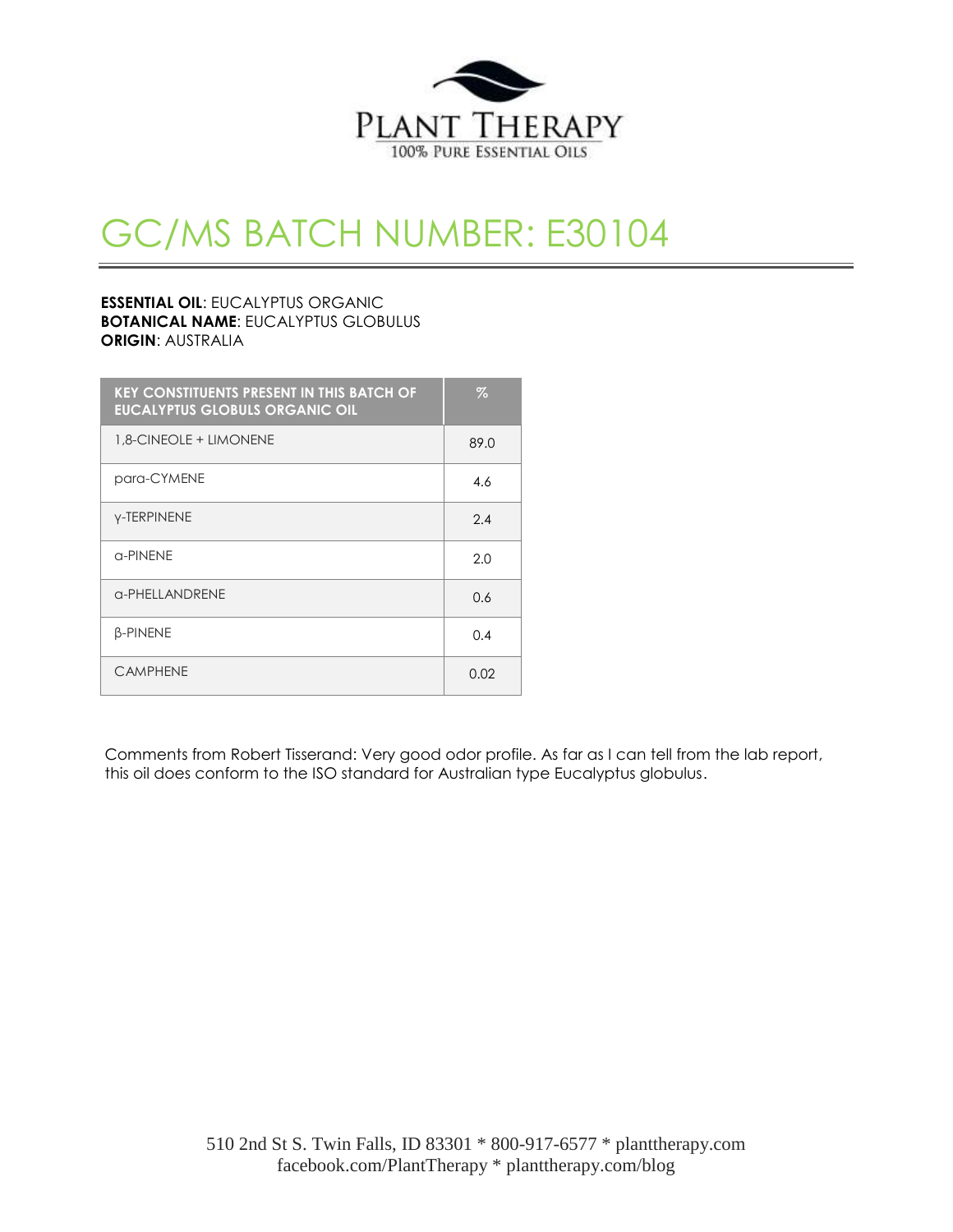Plus que des analsses... des conseils

**Date :** November 18, 2016

*SAMPLE IDENTIFICATION*

**Internal code :** 16K10-PTH7-1-DM **Customer identification :** Org Eucalyptus Globulus - Australia - E3010463R **Type :** Essential oil **Source :** *Eucalyptus globulus* **Customer :** Plant Therapy

*ANALYSIS*

**Method :** PC-PA-001-15E06, "Analysis of the composition of a liquid essential oil by GC-FID" (in French). **Analyst :** Sylvain Mercier, M. Sc., chimiste **Analysis date :** 2016-11-16

Checked and approved by :

t - Celvi

Alexis St-Gelais, M. Sc., chimiste 2013-174

*Note: This report may not be published, including online, without the written consent from Laboratoire PhytoChemia.*

*This report is digitally signed, it is only considered valid if the digital signature is intact.*

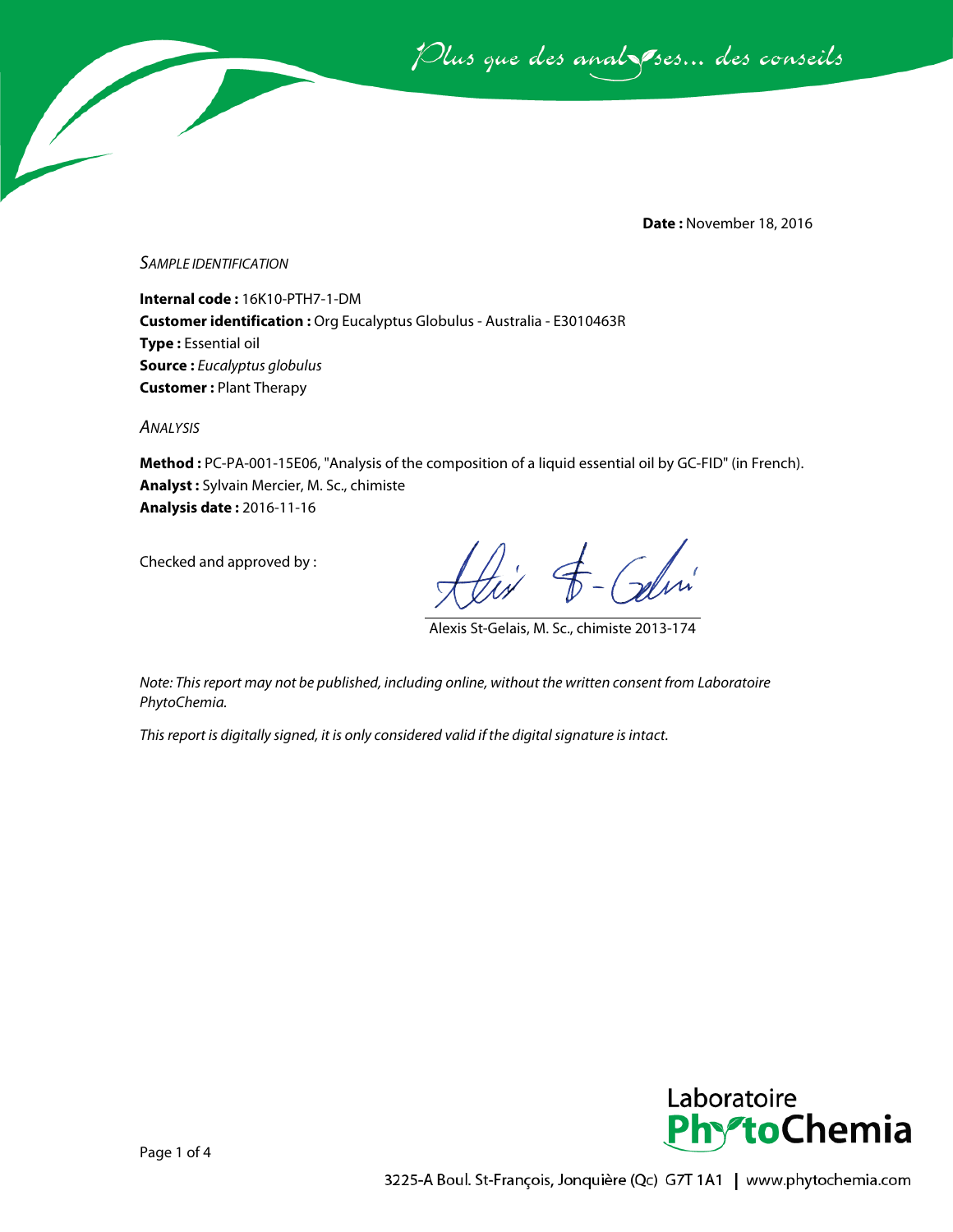#### *IDENTIFIED COMPOUNDS*

| <b>Identification</b>     | <b>Column: BP5</b> |      |         | <b>Column: WAX</b> |      |         |                        |
|---------------------------|--------------------|------|---------|--------------------|------|---------|------------------------|
|                           | R.T.               | R.I. | $\%$    | $\%$               | R.I. | R.T.    | <b>Molecular Class</b> |
| a-Thujene                 | $3.25*$            | 918  | 0.01    |                    |      |         | Monoterpene            |
| α-Pinene                  | $3.36*$            | 924  | 1.95    | 2.08               | 940  | $0.83*$ | Monoterpene            |
| Camphene                  | $3.64*$            | 941  | 0.02    | 0.02               | 988  | $1.04*$ | Monoterpene            |
| Thuja-2,4(10)-diene       | $3.73*$            | 947  | 0.01    | 0.01               | 1047 | $1.43*$ | Monoterpene            |
| β-Pinene                  | $4.13*$            | 971  | 0.35    | 0.36               | 1033 | $1.31*$ | Monoterpene            |
| Myrcene                   | $4.41*$            | 989  | 0.54    | 0.57               | 1110 | $1.93*$ | Monoterpene            |
| a-Phellandrene            | $4.69*$            | 1004 | 0.68    | 0.59               | 1102 | $1.87*$ | Monoterpene            |
| α-Terpinene               | $4.88*$            | 1015 | 0.14    | 0.16               | 1119 | $2.02*$ | Monoterpene            |
| 1,8-Cineole               | $5.27*$            | 1037 | 93.64   | 88.95              | 1150 | $2.40*$ | Monoterp. ether        |
| Limonene                  | $5.27*$            | 1037 | [93.64] | [88.95]            | 1150 | $2.40*$ | Monoterpene            |
| para-Cymene               | $5.27*$            | 1037 | [93.64] | 4.57               | 1203 | $3.00*$ | Monoterpene            |
| trans-β-Ocimene           | $5.47*$            | 1048 | 0.05    | 0.03               | 1196 | $2.93*$ | Monoterpene            |
| γ-Terpinene               | $5.66*$            | 1058 | 2.35    | 2.30               | 1183 | $2.77*$ | Monoterpene            |
| cis-Linalool oxide (fur.) | $5.94*$            | 1073 | 0.02    |                    |      |         | Monoterp. alcohol      |
| <b>Total identified</b>   |                    |      |         | 99.76% 99.64%      |      |         |                        |

\*: Two or more compounds are coeluting on this column

[xx]: Duplicate percentage due to coelutions, not taken account in the identified total

Note: no correction factor was applied

## *OTHER DATA*

**Physical aspect : Clear liquid Refractive index :** 1.4605 ± 0.0003 (20 °C)

#### *CONCLUSION*

No adulterant, contaminant or diluent were detected using this method.



Plus que des analzes... des conseils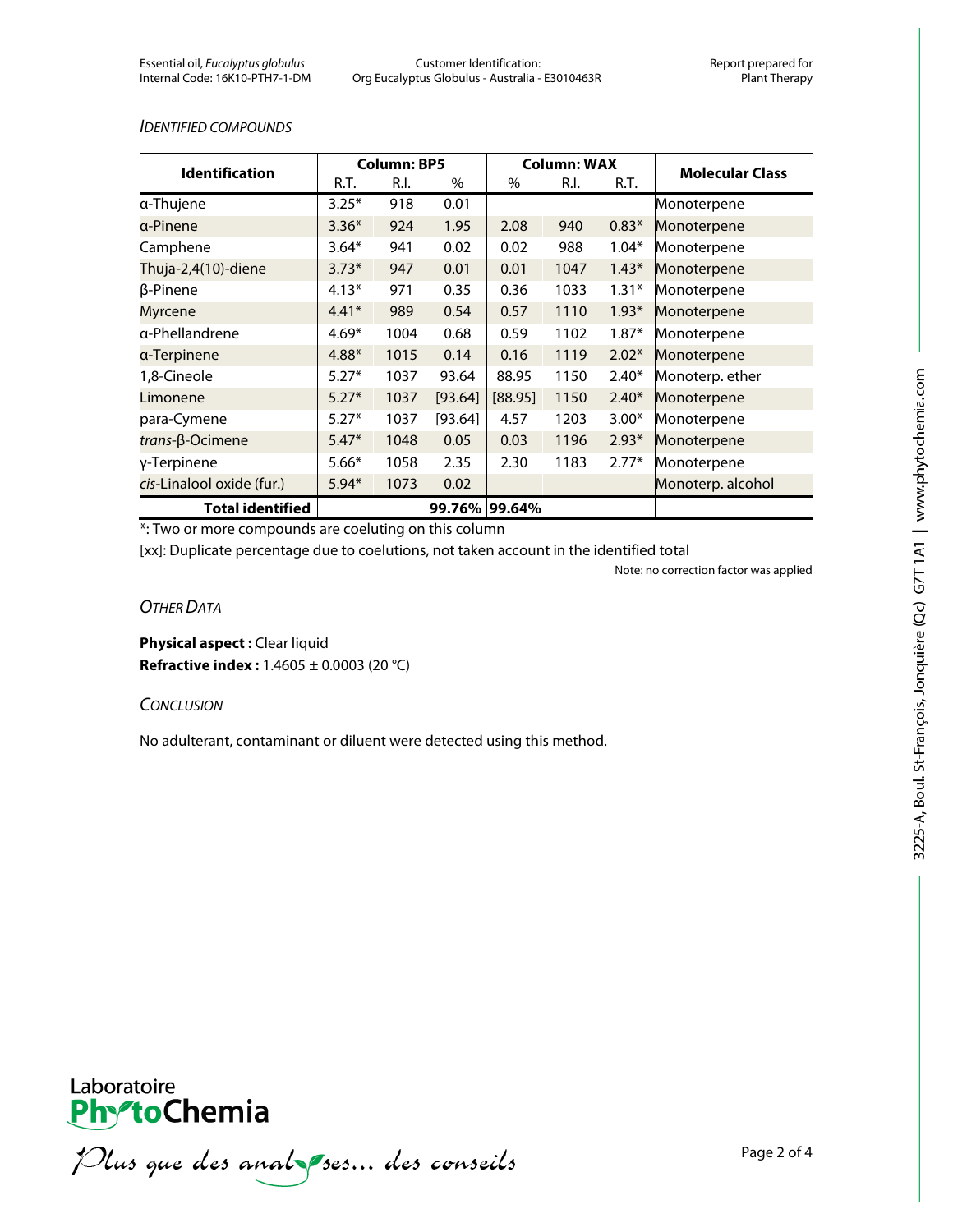

Plus que des analzessus des conseils

3225-A, Boul. St-François, Jonquière (Qc) G7T1A1 | www.phytochemia.com